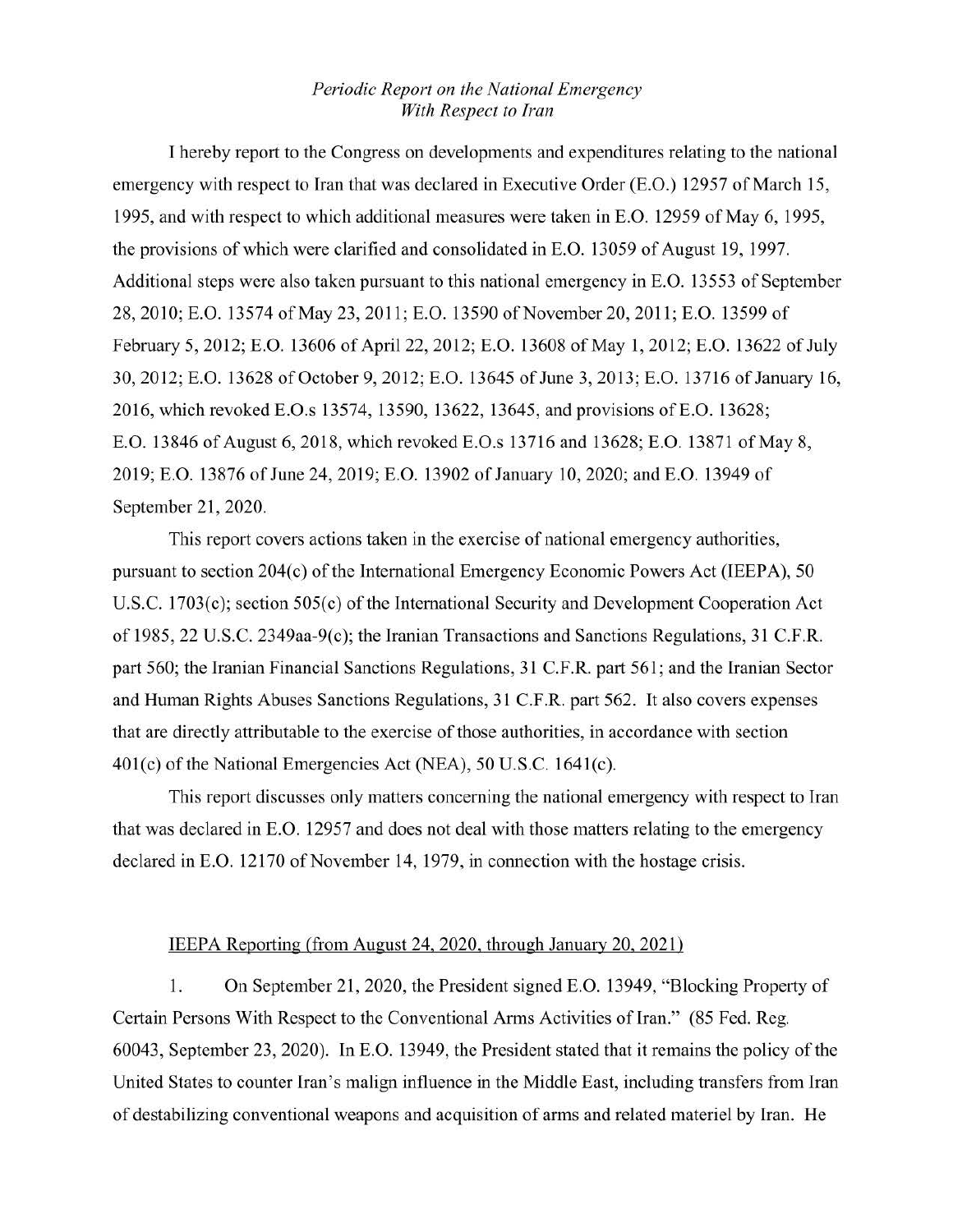further stated that transfers to and from Iran of arms or related materiel or military equipment represent a continuing threat to regional and international security — as evidenced by Iran's continued military support that fuels ongoing conflict in Syria, Lebanon, Iraq, and Yemen. He further stated that Iran benefits from engaging in the conventional arms trade by strengthening its relationships with other outlier regimes, lessening its international isolation, and deriving revenue that it uses to support terror groups and fund malign activities.

In light of these findings, the President ordered the blocking of all property and interests in property of any person determined by either the Secretary of the Treasury, in consultation with the Secretary of State, or the Secretary of State, in consultation with the Secretary of the Treasury, to meet any of the criteria set forth in subsection 1(a) of E.O. 13949. See Attachment A for a copy ofE.O. 13949.

2. On October 1, 2020, the Department of the Treasury's Office of Foreign Assets Control (OF AC) amended the Iranian Transactions and Sanctions Regulations, 31 C.F.R. part 560, to revise the general license relating to the official business of certain international organizations, and to make a technical correction. See Attachment B for a copy of the amendment.

On October 8, 2020, OF AC issued General License L- Authorizing Certain Transactions Involving Iranian Financial Institutions Blocked Pursuant to E.O. 13902. See Attachment C for a copy of General License L.

On October 26, 2020, OF AC issued General License 8A - Authorizing Cettain Humanitarian Trade Transactions Involving the Central Bank of Iran or the National Iranian Oil Company. See Attachment D for a copy of General License 8A.

On October 29, 2020, OFAC issued General License M- Authorizing the Exportation of Certain Graduate Level Educational Services and Software. See Attachment E for a copy of General License M.

3. During this reporting period, OF AC designated 119 entities and 92 individuals pursuant to the authorities listed above.

4. OF AC closed 409 licensing cases (which may take the form of specific licenses, license amendments, "return-without-action" letters, general information letters, interpretive guidance letters, denial letters, closed without determination letters, or withdrawals) pursuant to the authorities referenced above.

5. One hundred eight transactions or accounts, totaling approximately \$11.7 million, were reported to OFAC as blocked pursuant to the authorities referenced above. In addition,

2